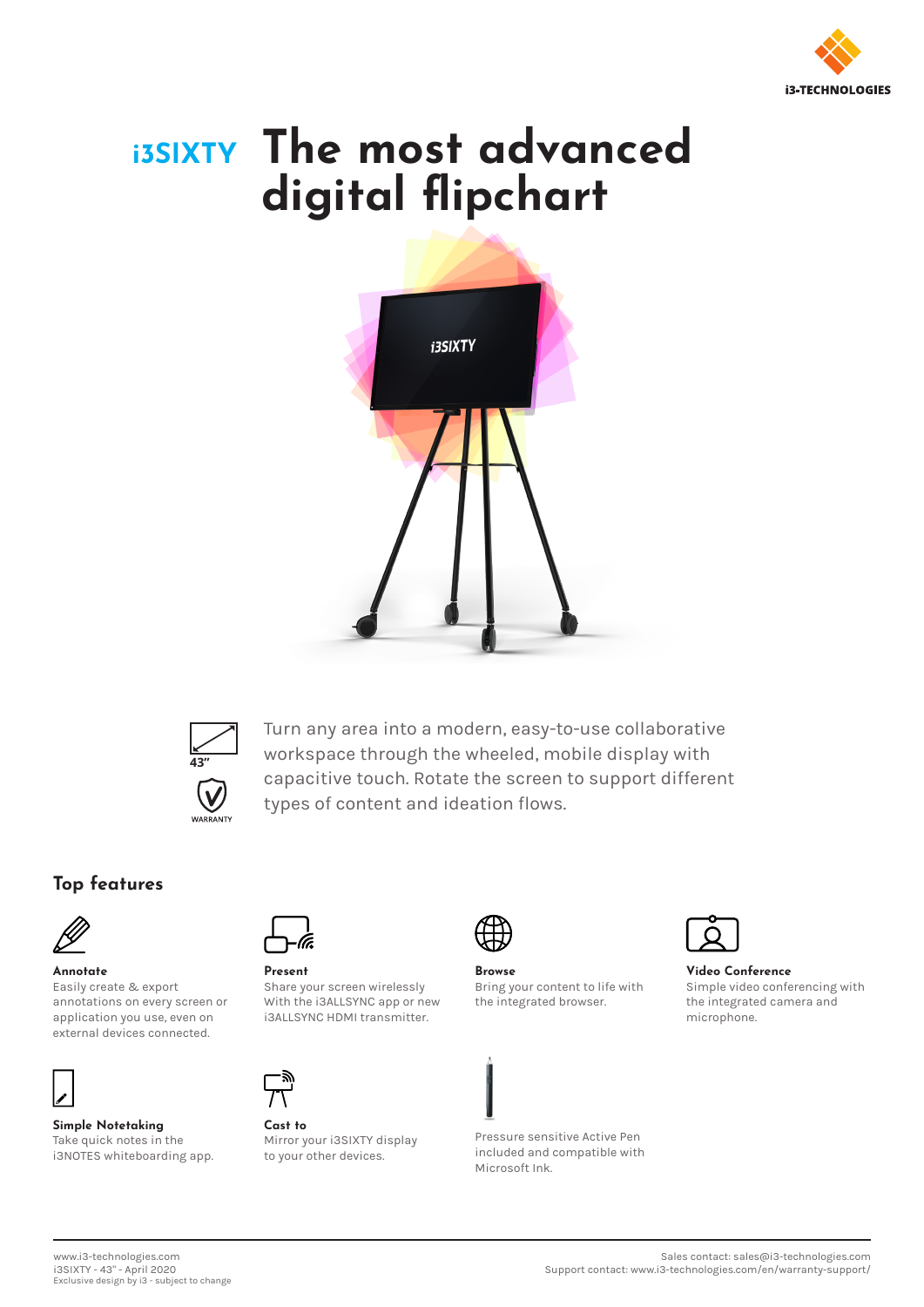

## **Specifications**

#### **PRODUCT INFORMATION**

| Model name                    | <b>i3SIXTY S4300</b>                                                                   |  |  |  |
|-------------------------------|----------------------------------------------------------------------------------------|--|--|--|
| Product series                | i3SIXTY Digital Flipchart Display                                                      |  |  |  |
| Product order code            | VSV0005939                                                                             |  |  |  |
| <b>DISPLAY SPECIFICATIONS</b> |                                                                                        |  |  |  |
| Display technology            | Liquid Crystal Display (LCD) with DirectLED<br>backlight                               |  |  |  |
| Panel Size                    | 43"                                                                                    |  |  |  |
| Display aspect ratio          | 16:9 aspect ratio                                                                      |  |  |  |
| Display native resolution     | i3SIXTY interface: 1920 x 1080 pixels - FHD<br>HDMI input: 3840 x 2160 pixels - 4K UHD |  |  |  |
| <b>Brightness</b>             | $300 \text{ d/m}^2$                                                                    |  |  |  |
| Contrast ratio                | 4000-1                                                                                 |  |  |  |
| Viewing angle                 | 178°/178°                                                                              |  |  |  |
| Colour depth                  | 1.073 billion colours (10 bit)                                                         |  |  |  |
| Response time (typ.)          | 8 <sub>ms</sub>                                                                        |  |  |  |
| Refresh rate                  | 60 Hz (@ UHD)                                                                          |  |  |  |
| Supported orientation         | Landscape and Portrait                                                                 |  |  |  |

| <b>CONNECTIONS</b> |                           |  |  |
|--------------------|---------------------------|--|--|
| Video Input        | 1x HDMI 20                |  |  |
| Touch Output       | 1x Touch USB (Type-B)     |  |  |
| Data Input         | $2x$ USB 2.0 (Type-A)     |  |  |
| Communication      | 1x RJ45 LAN and Wi-Fi     |  |  |
| Audio Output       | 2x Integrated Speakers 5W |  |  |

#### **SOFTWARE FEATURES**

| i3NOTES Whiteboarding application         | Make notes and share immediately with every device.                                                                                                                                                                                                                                                                                                |
|-------------------------------------------|----------------------------------------------------------------------------------------------------------------------------------------------------------------------------------------------------------------------------------------------------------------------------------------------------------------------------------------------------|
| i3OVERLAY Screen annotation application   | Annotate on top of every image/app/site & save your content in i3NOTES.                                                                                                                                                                                                                                                                            |
| i3ALLSYNC Wireless video cast application | Share you content wirelessly from any device by using the Windows app (min: Windows 7 ), the MAC OSX<br>app (min OSX 10.10), AirPlay for iOS and the Android (Play Story, min. Android 5.0). Wireless touch function<br>and audio transmission on Windows & OSX. Up to 64 devices can use the remote view simultaneously to<br>follow the meeting. |
| Cast To Wireless Video Cast Application   | Mirror your i3SIXTY Display to your i3HUDDLE 3.0 or compatible i3TOUCH.                                                                                                                                                                                                                                                                            |
| ZOOM Video Conference Application         | Zoom software allows you to have easy conference meetings.                                                                                                                                                                                                                                                                                         |
| Others                                    | Web browser, File Explorer                                                                                                                                                                                                                                                                                                                         |